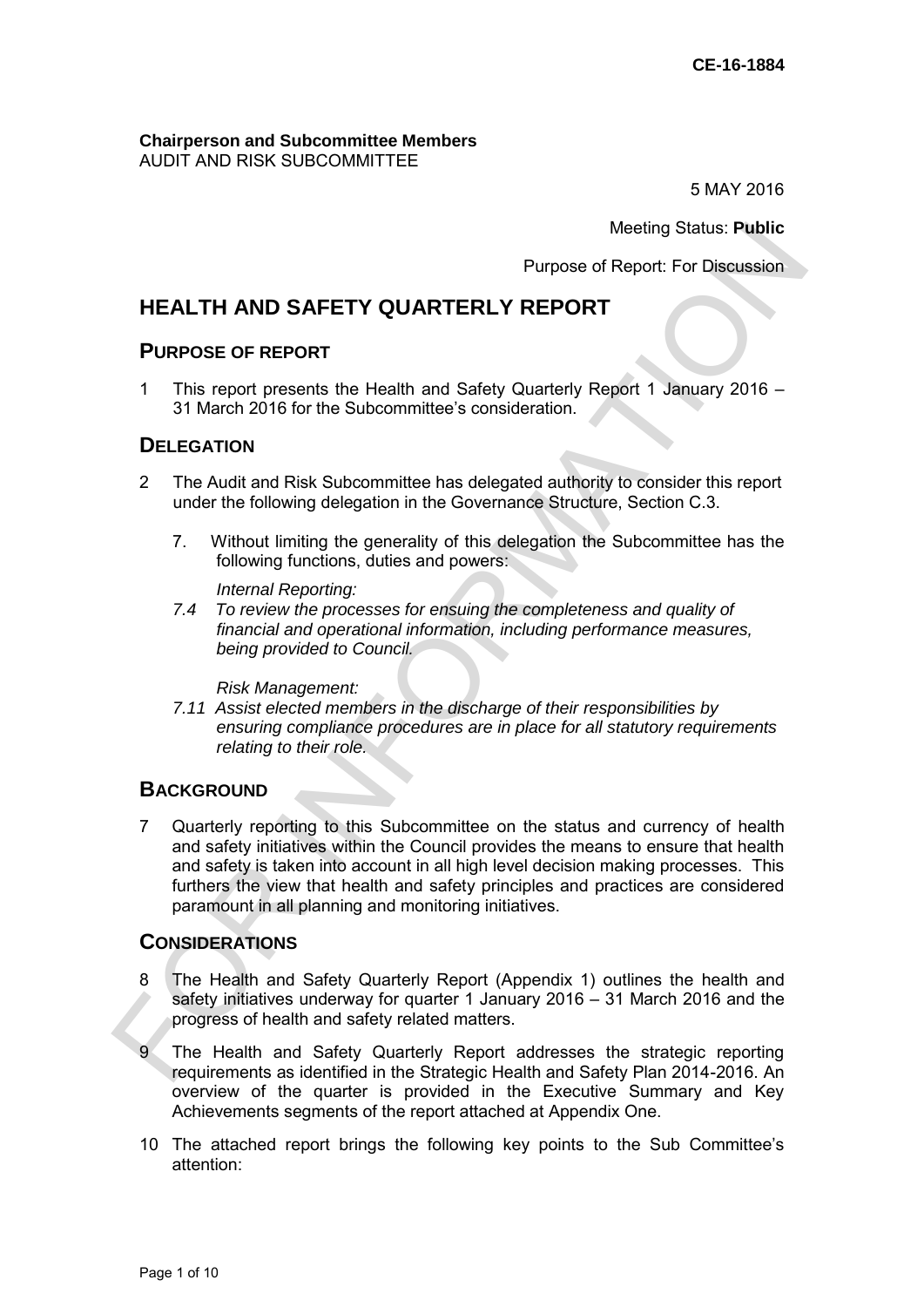- 11 Council has successfully maintained its tertiary rating following completion of the Work Safety Management Practices Audit for the  $5<sup>th</sup>$  consecutive time;
- 12 The Council is and continues to put significant effort into the transition into the new Health and Safety at Work law.

### Policy considerations

### Legal considerations

### Financial considerations

## Tāngata whenua considerations

## **SIGNIFICANCE AND ENGAGEMENT**

### Publicity

# **RECOMMENDATION**

| <b>Advisor</b> |                                                                                                                                                                             | <b>Health and Safety</b>                       | <b>Organisational Development</b><br><b>Manager</b>                                                                                                                                                                                                                                                             | <b>Group Manager</b><br><b>Regulatory Services</b> |  |
|----------------|-----------------------------------------------------------------------------------------------------------------------------------------------------------------------------|------------------------------------------------|-----------------------------------------------------------------------------------------------------------------------------------------------------------------------------------------------------------------------------------------------------------------------------------------------------------------|----------------------------------------------------|--|
|                |                                                                                                                                                                             | <b>Jill Dallinger</b>                          | Dianne Andrew                                                                                                                                                                                                                                                                                                   | <b>Kevin Currie</b>                                |  |
|                |                                                                                                                                                                             | <b>Report prepared by</b>                      | <b>Approved for submission</b>                                                                                                                                                                                                                                                                                  | <b>Approved for submission</b>                     |  |
|                | 19 That the Audit and Risk Subcommittee notes the Health and Safety Quarterly<br>Report for 1 January 2016 – 31 March 2016, included as Appendix 1 to Report<br>CE-16-1884. |                                                |                                                                                                                                                                                                                                                                                                                 |                                                    |  |
|                |                                                                                                                                                                             | <b>RECOMMENDATION</b>                          |                                                                                                                                                                                                                                                                                                                 |                                                    |  |
|                | 18 There are no publicity considerations.                                                                                                                                   |                                                |                                                                                                                                                                                                                                                                                                                 |                                                    |  |
|                | <b>Publicity</b>                                                                                                                                                            |                                                |                                                                                                                                                                                                                                                                                                                 |                                                    |  |
|                | 17 This report does not trigger the Council's Significance Policy.                                                                                                          |                                                |                                                                                                                                                                                                                                                                                                                 |                                                    |  |
|                | Degree of significance                                                                                                                                                      |                                                |                                                                                                                                                                                                                                                                                                                 |                                                    |  |
|                |                                                                                                                                                                             | <b>SIGNIFICANCE AND ENGAGEMENT</b>             |                                                                                                                                                                                                                                                                                                                 |                                                    |  |
|                |                                                                                                                                                                             | 16 There are no tāngata whenua considerations. |                                                                                                                                                                                                                                                                                                                 |                                                    |  |
|                |                                                                                                                                                                             | Tāngata whenua considerations                  |                                                                                                                                                                                                                                                                                                                 |                                                    |  |
|                |                                                                                                                                                                             |                                                |                                                                                                                                                                                                                                                                                                                 |                                                    |  |
|                | 15                                                                                                                                                                          |                                                | There are no financial considerations for the period January – March 2016<br>however with upcoming legislation changes the resourcing and education<br>delivery options for Council compliance with the new legislation are currently<br>under consideration regarding future potential financial implications. |                                                    |  |
|                |                                                                                                                                                                             | <b>Financial considerations</b>                |                                                                                                                                                                                                                                                                                                                 |                                                    |  |
|                |                                                                                                                                                                             | 14 There are no legal considerations.          |                                                                                                                                                                                                                                                                                                                 |                                                    |  |
|                |                                                                                                                                                                             | Legal considerations                           |                                                                                                                                                                                                                                                                                                                 |                                                    |  |
|                |                                                                                                                                                                             | 13 There are no policy implications.           |                                                                                                                                                                                                                                                                                                                 |                                                    |  |
|                |                                                                                                                                                                             | Policy considerations                          |                                                                                                                                                                                                                                                                                                                 |                                                    |  |

## **ATTACHMENT**

Appendix 1 Health and Safety Quarterly Report 1 January 2016 – 31 March 2016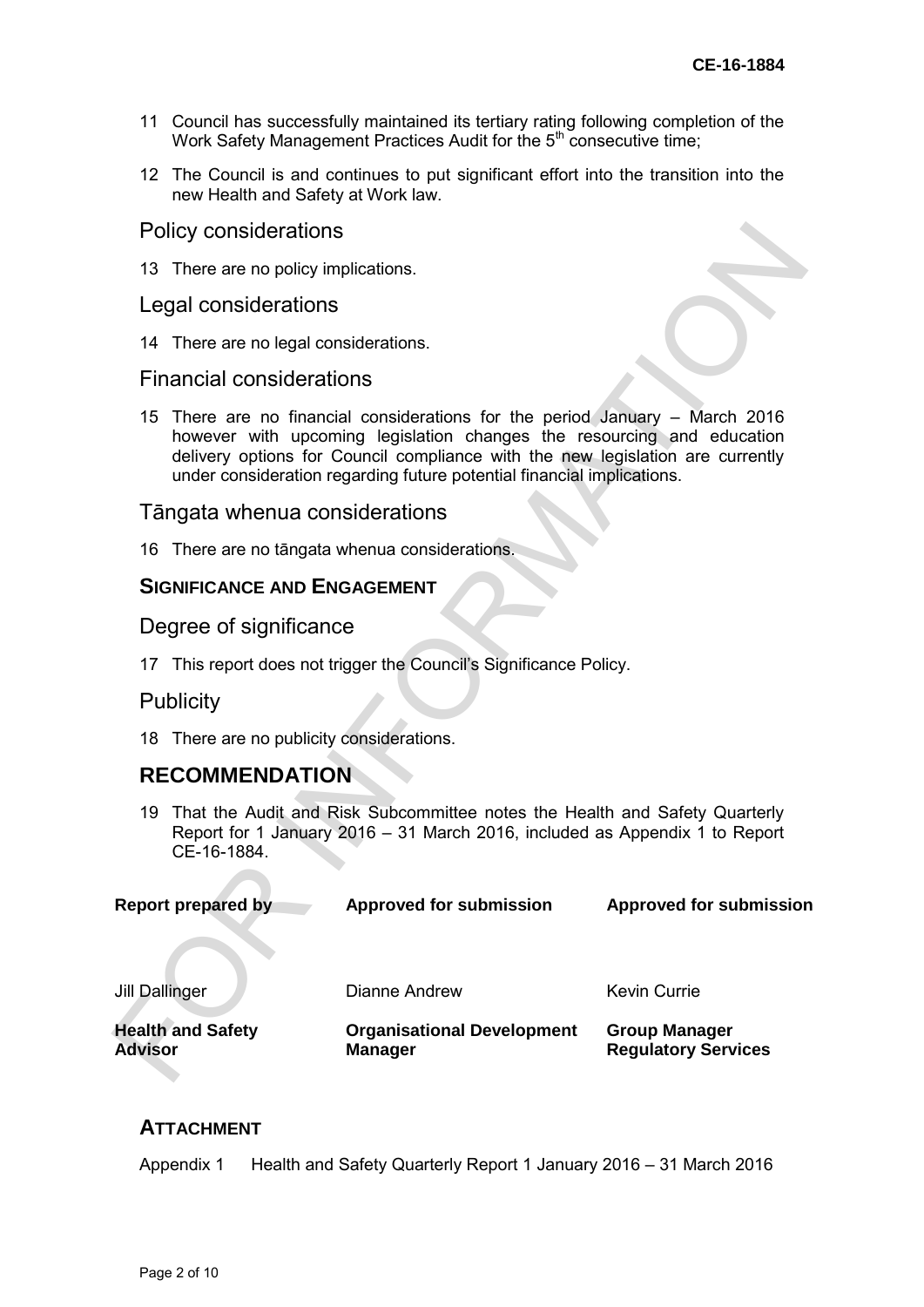## **APPENDIX 1**

## **KĀPITI COAST DISTRICT COUNCIL Health and Safety Quarterly Report to the Audit and Risk Committee 1 January 2016 – 31st March 2016**

# **Executive Summary**

- 1. On the  $3<sup>rd</sup>$  March 2016 Council successfully passed its  $5<sup>th</sup>$  consecutive ACC Work Safety Management Practices (WSMP) Audit to maintain its Tertiary rating. For comparison purposes, the rating criteria for a WSMP award are:
	- Primary rating: Health and Safety entry level requirement met
	- Secondary rating: Consolidation of good practice evident
	- Tertiary rating: Best practice framework with continuous improvement
- 2. Achievement of a tertiary rating is reached by assessing detailed evidence of the organizations health and safety framework over 10 elements. Maintaining a tertiary rating is done through systematically assessing the organizations improvement strategies of the 10 elements over and above that which was assessed at the previous audit, improvement being the key. For Council to continue to retain its tertiary rating, uninterrupted, is testament to the organization's commitment to improving health and safety for all parties, at all times. It also means that Council is better placed to adjust to the introduction of new Health and Safety Law on the grounds that current practice is of a high standard already. The WSMP auditor comment was that Council had very clear processes to facilitate continuous improvement that were evident, along with a strong desire to enact change for health and safety improvement. Executive Summary<br>
1. On the 3<sup>d</sup> March 2016 Council successfully passed its 5<sup>th</sup> consequitive ACC<br>
Work Safety Management Practices (WSMP) Audit to maintain its Tettary<br>
rating. For comparison purposes, the rating crite
	- 3. The Health and Safety at Work Act (HSWA) 2015 became law on the 4<sup>th</sup> April 2016. To ensure Council remains informed and on track with this new law it continues to seek guidance on the Act interpretation from Local Government NZ (LGNZ), Society of Local Government Managers (SOLGM), Worksafe NZ and Simpson Grierson who are currently partnering with SOLGM to deliver information workshops to Council Managers and Elected Members. These agencies direct focus to the following at this point for the new law:
		- The development of Worker Participation systems as per the HSWA.
		- Review all H&S policies and procedures using the application of NZ standards as the basis;
		- Identification of critical risks and development of action plans for dealing with these:
		- Ensure organizational competence to manage the critical risks; and
		- Provide education across all levels on all facets of the new law.
	- 4. Worker Participation is a key component of the new legislation. The premise for this change is to ensure that a Person Conducting a Business or Undertaking (PCBU) involves their workers in work place health and safety - a safe work place is more easily achieved when everyone involved in the work communicates with each other to identify hazards and risks. There are two related duties for PCBU's: to engage with workers who carry out work on matters that directly affect them, and to have practices that give workers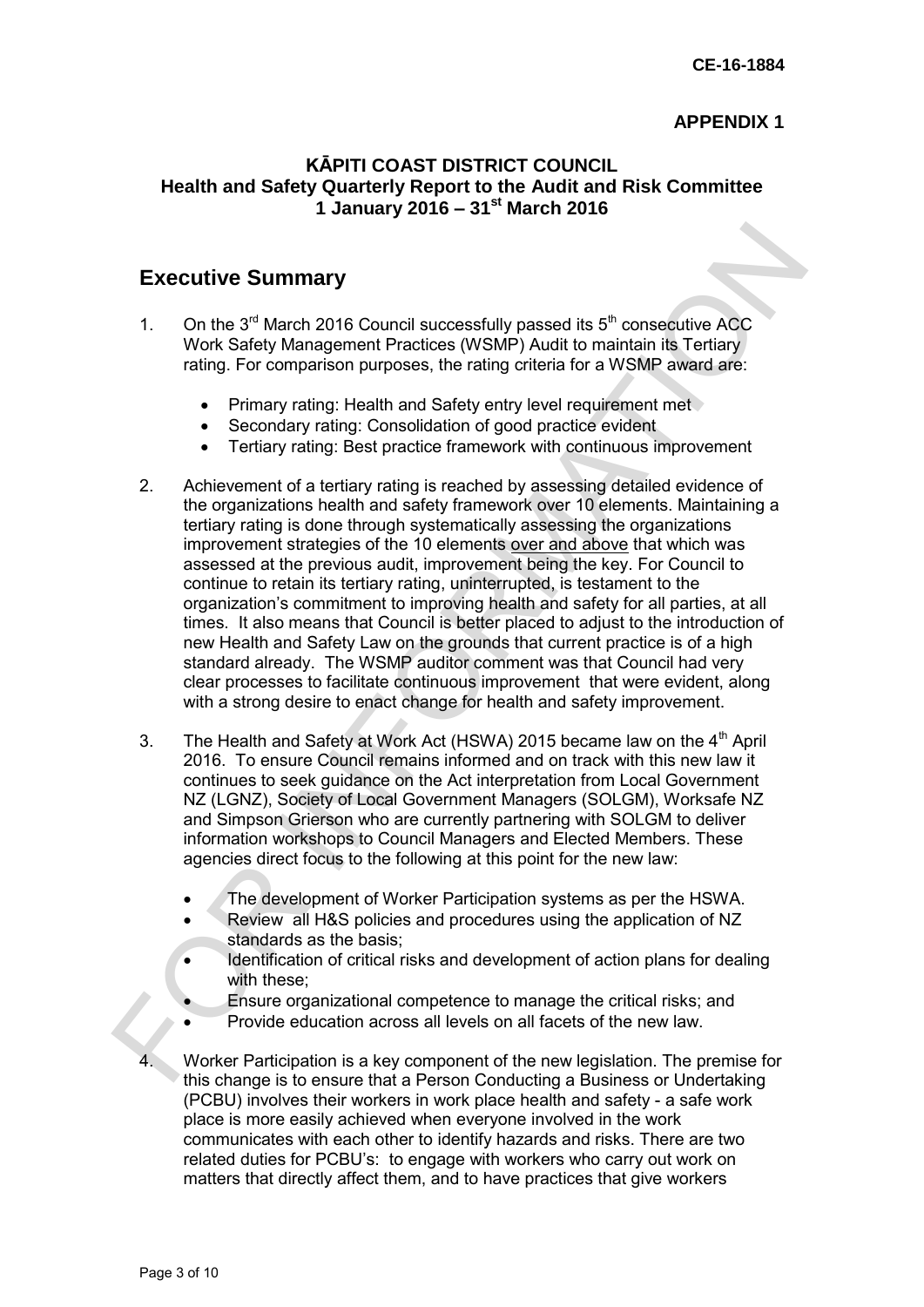reasonable opportunities to participate in improving health and safety in the business.

- 5. We currently have an effective worker participation process that has been in place for some time. However, to meet the legislated changes in this area we are required to engage, consult, educate and collaborate with all workers and their representatives for the development of an agreed Worker Participation process or, at the very least reach agreement that the current process meets the new requirements. The Senior Leadership Team will be leading this process of consultation, cooperation and collaboration in the next quarter as the agreed Worker Participation structure will be fundamental in further reform development from this point.
- 6. In enacting the new H&S law, Officers must exercise due diligence to ensure that the PCBU is meeting its health and safety obligations. This is a positive duty but not a primary duty as the primary duty falls to the PCBU, as far as is reasonably practicable. What is clear is that Officers and PCBUs have differing duties and differing tasks. To further clarify this, Samantha Turner from Simpson Grierson is booked to provide a briefing to all Elected Members on 30<sup>th</sup> June 2016. This briefing will cover the presentations from the SOLGM H&S Roadshow events currently circulating around the country, clarifying information on the roles and responsibilities of all parties with specific emphasis on the "*Due Diligence"* aspect for Elected Members. their representatives for the development of an agreed Worker Participation<br>process or, at the vary least teach agreement that the current process meets<br>the new requirements. The Senior Leadeship Team will be leading this<br>
	- 7. This session will allow for robust discussion to enable Elected Members to feel well informed about their role and the way forward. The SLT have completed their briefing, council managers will undergo a similar briefing in the April Leadership Forum.

To recap, Officer's due diligence obligations are to:

- Keep up to date with health and safety matters;
- Understand the nature of the business and its hazards and risks:
- Ensure the PCBU has appropriate resources and process to eliminate or minimize risks to health and safety;
- **Ensure there are appropriate reporting and investigation process in place;**
- Make sure there are appropriate processes monitor;
- Verify.

This quarterly report is attestation of the progress Council is making towards meeting the Reform expectations.

### **January – March 2016 Key Achievements**

- Work Safety Management Practices Audit completed Tertiary rating maintained.
- Worker Participation briefing paper completed.
- Drug and Alcohol Policy review briefing paper completed.
- Completed consultation on the draft Preventing and Responding to Workplace Bullying Policy.
- Commenced the Standard Operating Procedure review project for Infrastructure Services Operations areas.
- Reported 1 x Serious Harm event to Worksafe NZ.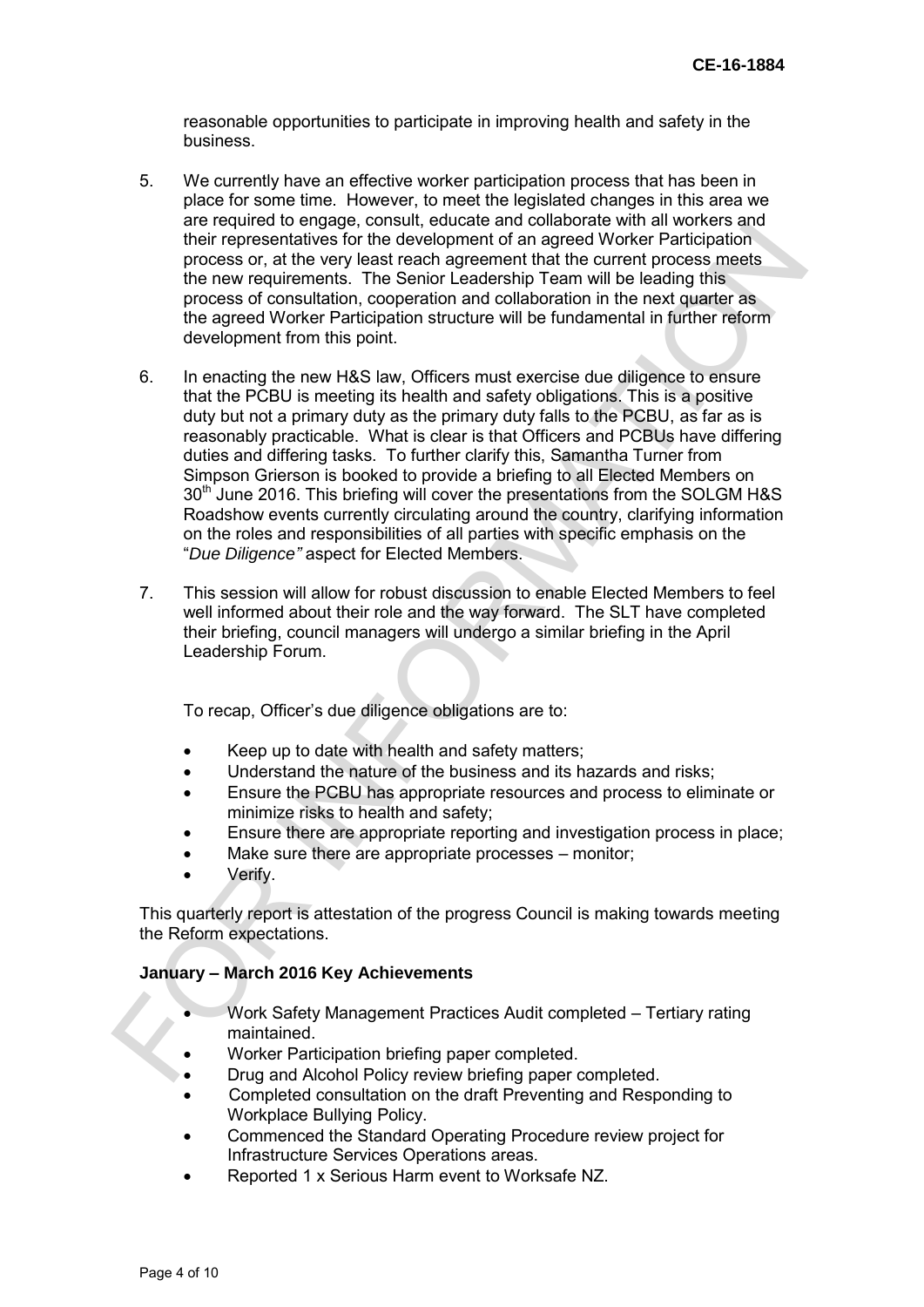- Commenced education to all workers on Health and Safety At Work Act changes.
- Commenced discussions with Communication team to collaborate on effective communication of key messages around legislative changes to achieve maximum impact.

#### **April – June 2016 Work Programme**

- Further Worker Participation process via engagement with all workers and define work groups for Health and Safety Representation.
- Complete Senior Leadership Team's review of Drug and Alcohol Policy.
- Complete the key submission document following consultation on the Preventing and Responding to Bullying in the Workplace Policy for submission to the Senior Leadership Team. April – June 2016 Work Programme<br>
Further Worker Participation process via engagement with all workers<br>
and define work of ourse for Health and Safety Representation.<br>
• Complete the text submission document following cons
	- Continue to progress the Standard Operating Procedure project to ensure council is aligned with Codes of Practice and Best Practice Guidelines.
	- Continue working through the Worker Participation process and define the organisation's critical risks and attach action plans to each.
	- Continue the policy review of all Health and Safety Policies.
	- Continue information sharing and education on continuous improvement as new law changes become embedded.

#### **Jill Dallinger**  Health & Safety Advisor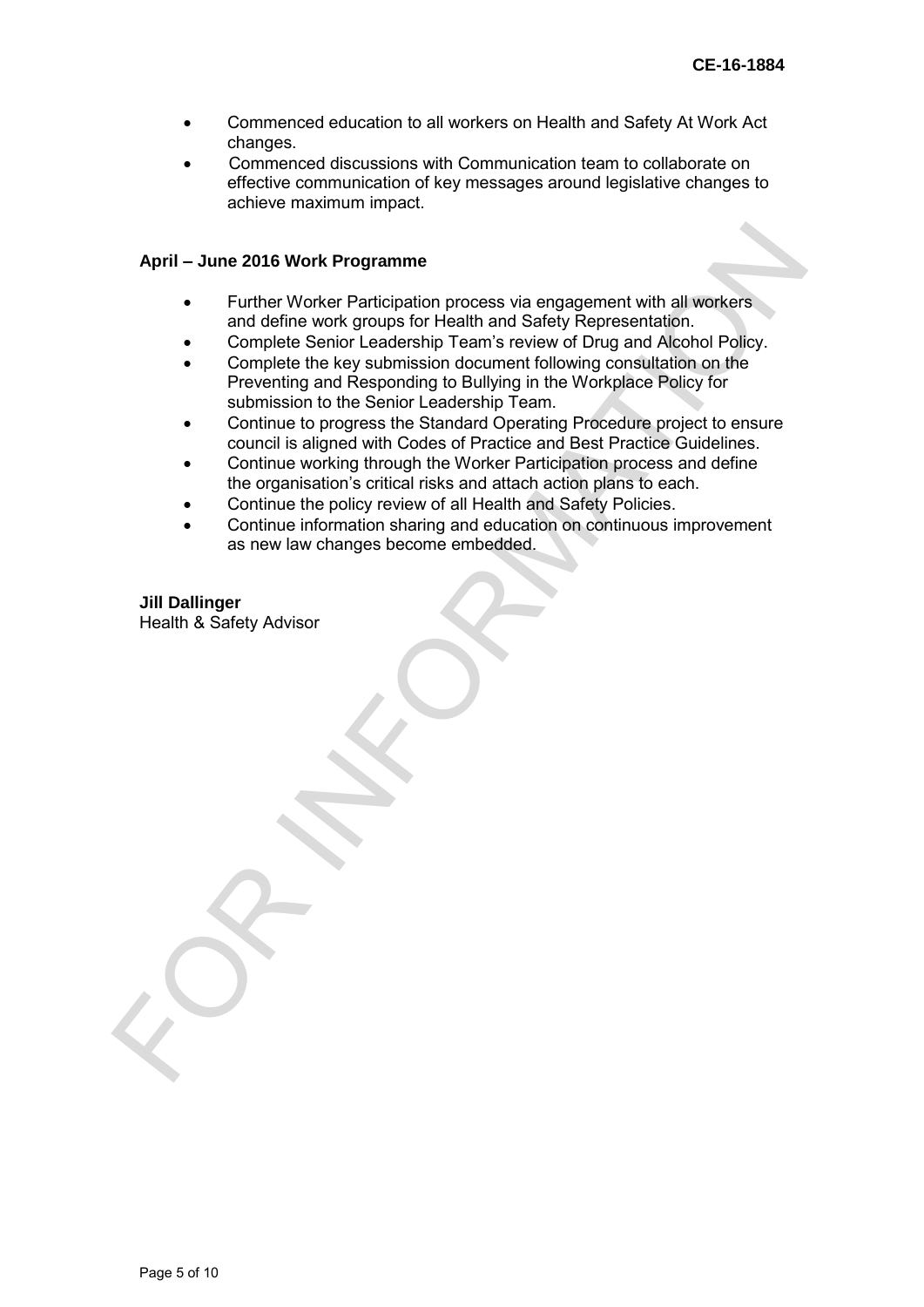## **CE-16-1884**

| <b>Subject</b>                                             | <b>Status</b>                                                                                                                                                                                                                                                                                          | <b>Comment on Subject</b>                                                                                                                                                                                                                                                                                                                                                                          | <b>Evidence Available</b>                                                           |  |
|------------------------------------------------------------|--------------------------------------------------------------------------------------------------------------------------------------------------------------------------------------------------------------------------------------------------------------------------------------------------------|----------------------------------------------------------------------------------------------------------------------------------------------------------------------------------------------------------------------------------------------------------------------------------------------------------------------------------------------------------------------------------------------------|-------------------------------------------------------------------------------------|--|
| 1                                                          | <b>Policy and Planning</b>                                                                                                                                                                                                                                                                             |                                                                                                                                                                                                                                                                                                                                                                                                    |                                                                                     |  |
| New Policy: Preventing<br>Bullying in the<br>Workplace     | The council has broadened<br>its current Harassment policy<br>to include provisions for<br>identifying, managing and<br>preventing bullying behavior<br>in the work place. The<br><b>Worksafe NZ Best Practice</b><br>Guidelines provide the<br>fundamental basis for this<br>policy.                  | Draft policy completed and put<br>$\bullet$<br>out for worker consultation<br>Submissions received are being<br>collated into a key submission<br>document to be presented to the<br>Senior Leadership Team with<br>recommended policy<br>enhancements/changes<br>Once the policy has been<br>approved it will be communicated<br>to all workers. Expected Release<br>date by the end of May 2016. | Draft policy<br><b>Key Submission</b><br><b>Issues Table</b>                        |  |
| Policy review:<br>Drug and Alcohol Policy                  | The Council introduced a<br>Drug and Alcohol Policy in<br>2012. The last review of this<br>policy occurred in 2013 with<br>a recommendation that the<br>current testing parameters<br>within the policy be reviewed<br>to determine their ongoing<br>compliance with health and<br>safety legislation. | Briefing Paper to SLT completed<br>outlining the rationale for any<br>recommendations.                                                                                                                                                                                                                                                                                                             | Draft Drug and Alcohol<br>Policy<br>Drug and Alcohol<br>Policy review<br>Submission |  |
| <b>Health and Safety Policy</b><br><b>Framework Review</b> | All H&S polices have a life<br>period of 3-5 years before<br>review. New law requires that<br>all H&S polices undergo<br>review now to ensure<br>compliance.                                                                                                                                           | There are 16 specific H&S<br><b>Polices</b><br>This legislative review schedule<br>has already commenced<br>H&S Policy portfolio review is<br>expected to be completed prior to<br>the end of the 2016 calendar year<br>Policies may be reviewed within<br>the 3/5year time frame pending<br>situational or contextual<br>requirements.                                                            | All H&S Policy                                                                      |  |
|                                                            |                                                                                                                                                                                                                                                                                                        |                                                                                                                                                                                                                                                                                                                                                                                                    |                                                                                     |  |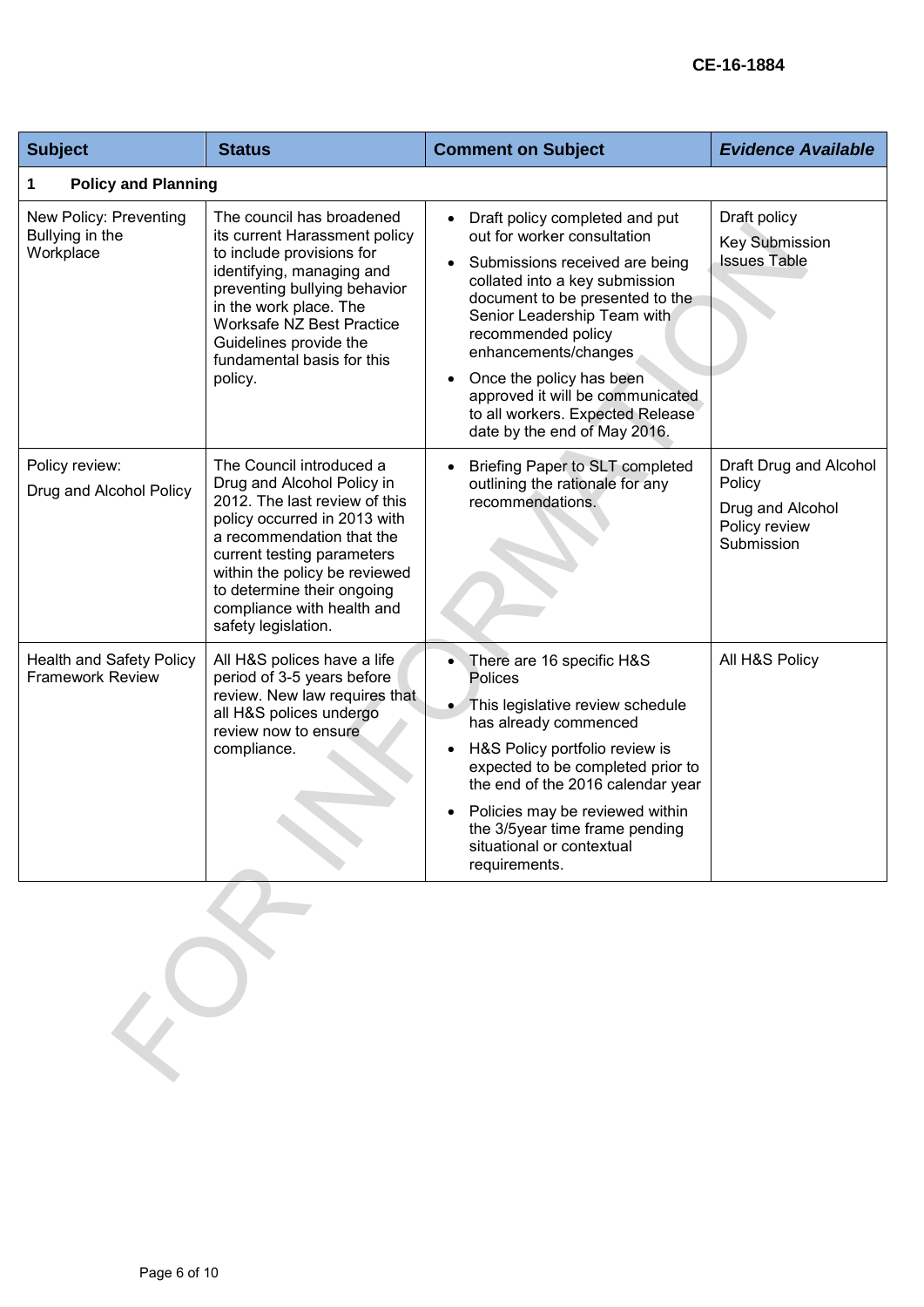| <b>Subject</b>                                   | <b>Status</b>                                                                                                                                                                                                                                              | <b>Comment on Subject</b>                                                                                                                                                                                                                                                                                                                                                                                                                                                 | <b>Evidence Available</b>                                             |
|--------------------------------------------------|------------------------------------------------------------------------------------------------------------------------------------------------------------------------------------------------------------------------------------------------------------|---------------------------------------------------------------------------------------------------------------------------------------------------------------------------------------------------------------------------------------------------------------------------------------------------------------------------------------------------------------------------------------------------------------------------------------------------------------------------|-----------------------------------------------------------------------|
| <b>Employee Participation</b><br>Agreement (EPA) | Current EPA agreement is<br>reviewed 2 yearly in<br>consultation with Union's as<br>workers representatives.<br>The new Health and Safety<br>Law requires a PCBU to<br>review their Worker<br>Participation Process and re<br>define their EPA agreements. | A briefing paper outlining the<br>legislative changes to Worker<br>Participation has been completed<br>and will be presented to SLT in<br>April 2016<br>Consultation will begin with<br>Workers regarding the following:<br>Work Group definition (type of<br>$\circ$<br>work and site of work)<br>o Preferred process for H&S<br>provision/representation<br>Develop Employee Participation<br>Agreement<br>Commence elections for Health<br>and Safety Representatives. | <b>WPP Briefing Papers</b>                                            |
| 2 Delivery                                       |                                                                                                                                                                                                                                                            |                                                                                                                                                                                                                                                                                                                                                                                                                                                                           |                                                                       |
| Drug and Alcohol testing                         | Council applies Drug and<br>Alcohol testing under agreed<br>parameters to assist both<br>hazard management and<br><b>Employee Wellness</b><br>functions.                                                                                                   | This quarter Council undertook:<br>6 Pre-employment tests<br>completed - negative result for<br>all<br>Nil reasonable Cause Testing<br>Nil Post Critical Incident Testing.                                                                                                                                                                                                                                                                                                | Drug and Alcohol<br><b>Testing Data</b><br>Drug and Alcohol<br>Policy |
| <b>Health and Safety</b><br>training             | Health and Safety Training<br>provides the competency<br>assurance to council that<br>employees are provide with<br>the appropriate education<br>with which to undertake their<br>work tasks. It is a legislative<br>requirement.                          | This quarter Council Undertook:<br><b>First Aid Training</b><br>• Drug and Alcohol Awareness for<br>Managers<br><b>WREMO Introduction.</b>                                                                                                                                                                                                                                                                                                                                | <b>Training Data</b>                                                  |
| Incident Management                              | Incident reporting and<br>analysis is a requirement of<br>each organisation in order to<br>address mitigation strategies<br>to prevent further harm.                                                                                                       | This quarter Council recorded:<br>99 recorded incidents<br>64 from this 99 relate to third<br>Party events within the Library<br>and Aquatic areas<br>35 incidents relate to employee's<br>1 Serious Harm event Incident<br>records remain consistent with<br>that of previous quarters.                                                                                                                                                                                  | <b>Incident Statistical</b><br>Data<br>Vault Data                     |
|                                                  |                                                                                                                                                                                                                                                            |                                                                                                                                                                                                                                                                                                                                                                                                                                                                           |                                                                       |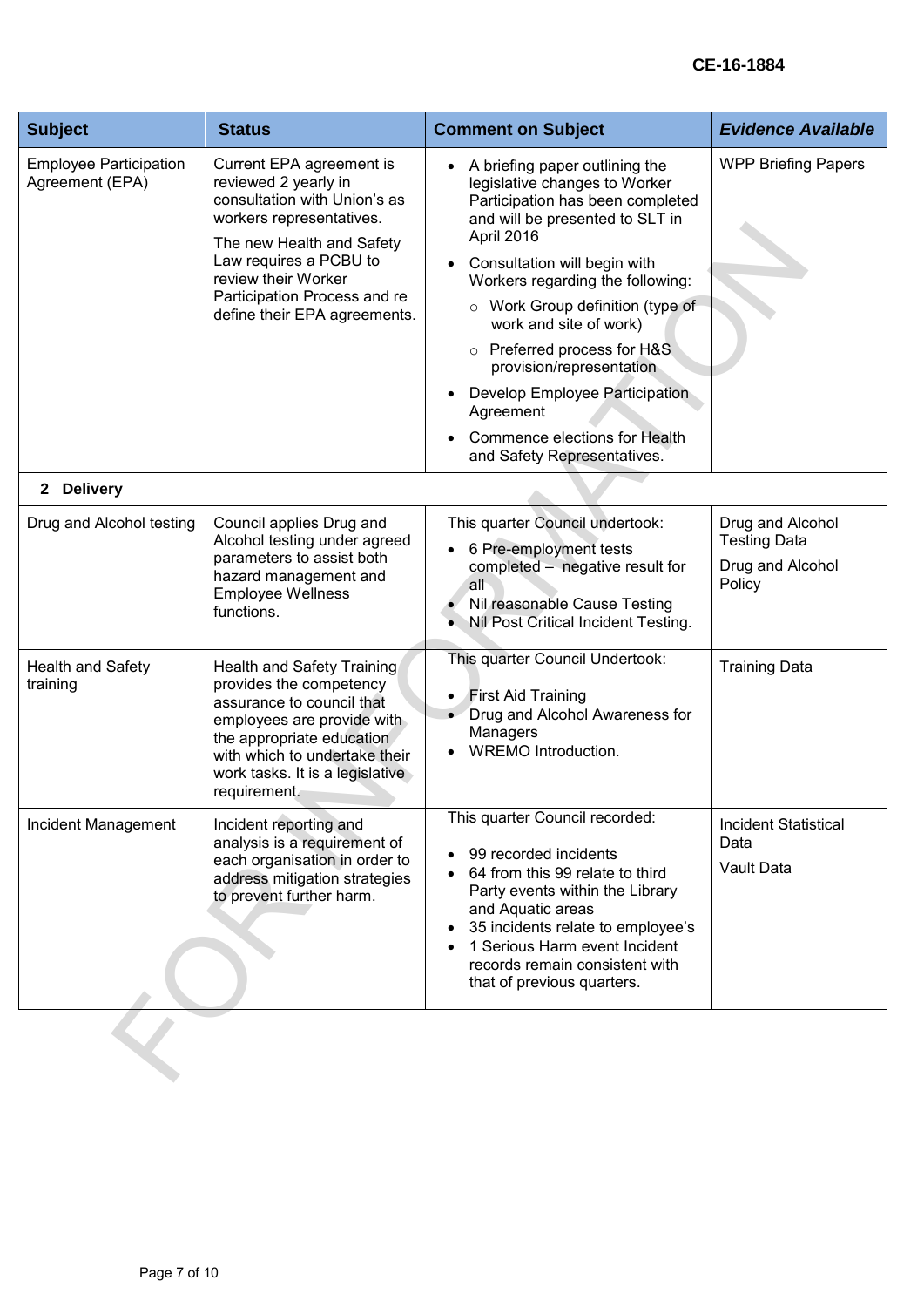| <b>Subject</b>                      | <b>Status</b>                                                                                                                                                                                                                                                                                                                                                                                                            | <b>Comment on Subject</b>                                                                                                                                                                                                                                                                                                                                                                                                                                                                                                                                                                                                                                                                                                                                                | <b>Evidence Available</b>                                      |
|-------------------------------------|--------------------------------------------------------------------------------------------------------------------------------------------------------------------------------------------------------------------------------------------------------------------------------------------------------------------------------------------------------------------------------------------------------------------------|--------------------------------------------------------------------------------------------------------------------------------------------------------------------------------------------------------------------------------------------------------------------------------------------------------------------------------------------------------------------------------------------------------------------------------------------------------------------------------------------------------------------------------------------------------------------------------------------------------------------------------------------------------------------------------------------------------------------------------------------------------------------------|----------------------------------------------------------------|
| Incident Investigation              | All incidents require<br>investigation under the<br>Health and Safety At Work<br>Act 2015. Council applies a<br>severity rating 1-5 and<br>applies scaled investigation<br>against the rating. All<br>investigations at Level 3<br>and above are reported<br>through to SLT.                                                                                                                                             | This quarter (at time of writing):<br>92 completed investigations<br>6 incident investigations<br>currently underway<br>1 investigation referred to<br>Worksafe NZ under the Serious<br>Harm Criteria. -                                                                                                                                                                                                                                                                                                                                                                                                                                                                                                                                                                 | <b>Investigations Statistical</b><br>Data and Repots - Vault   |
| <b>Monitoring for Wellness</b><br>3 |                                                                                                                                                                                                                                                                                                                                                                                                                          |                                                                                                                                                                                                                                                                                                                                                                                                                                                                                                                                                                                                                                                                                                                                                                          |                                                                |
| Serious Harm Event                  | Under the new legislation,<br>Serious Harm has been<br>broadened out to what is to<br>be now referred to as a<br>Notifiable Event. The new<br>regulations encapsulate the<br>following with prescribed<br>actions attached to each.<br>The following events are<br>now reportable to Worksafe<br>NZ<br>Notifiable Death<br>$\bullet$<br>Notifiable injury<br>٠<br>Notifiable Illness<br>Notifiable Incident<br>$\bullet$ | This quarter Council notified<br>Worksafe NZ of a Notifiable<br>injury sustained by an employee<br>during the course of undertaking<br>work. The employee fell from a<br>ladder, when the ladder lost<br>traction and slipped. The<br>employee sustained a fractured<br>humerus and dislocated<br>shoulder and required surgery.<br>An internal investigation was<br>completed and<br>recommendations have already<br>been actioned where<br>practicable. Worksafe were<br>satisfied with the Council<br>investigation and advised no<br>further action on their part. The<br>employee has undergone<br>surgery and is recovering at<br>home. A return to work plan is<br>currently under consideration<br>with the employee as part of<br>their rehabilitation process. | Incident Investigation<br>Worksafe NZ Notification<br>response |
|                                     |                                                                                                                                                                                                                                                                                                                                                                                                                          |                                                                                                                                                                                                                                                                                                                                                                                                                                                                                                                                                                                                                                                                                                                                                                          |                                                                |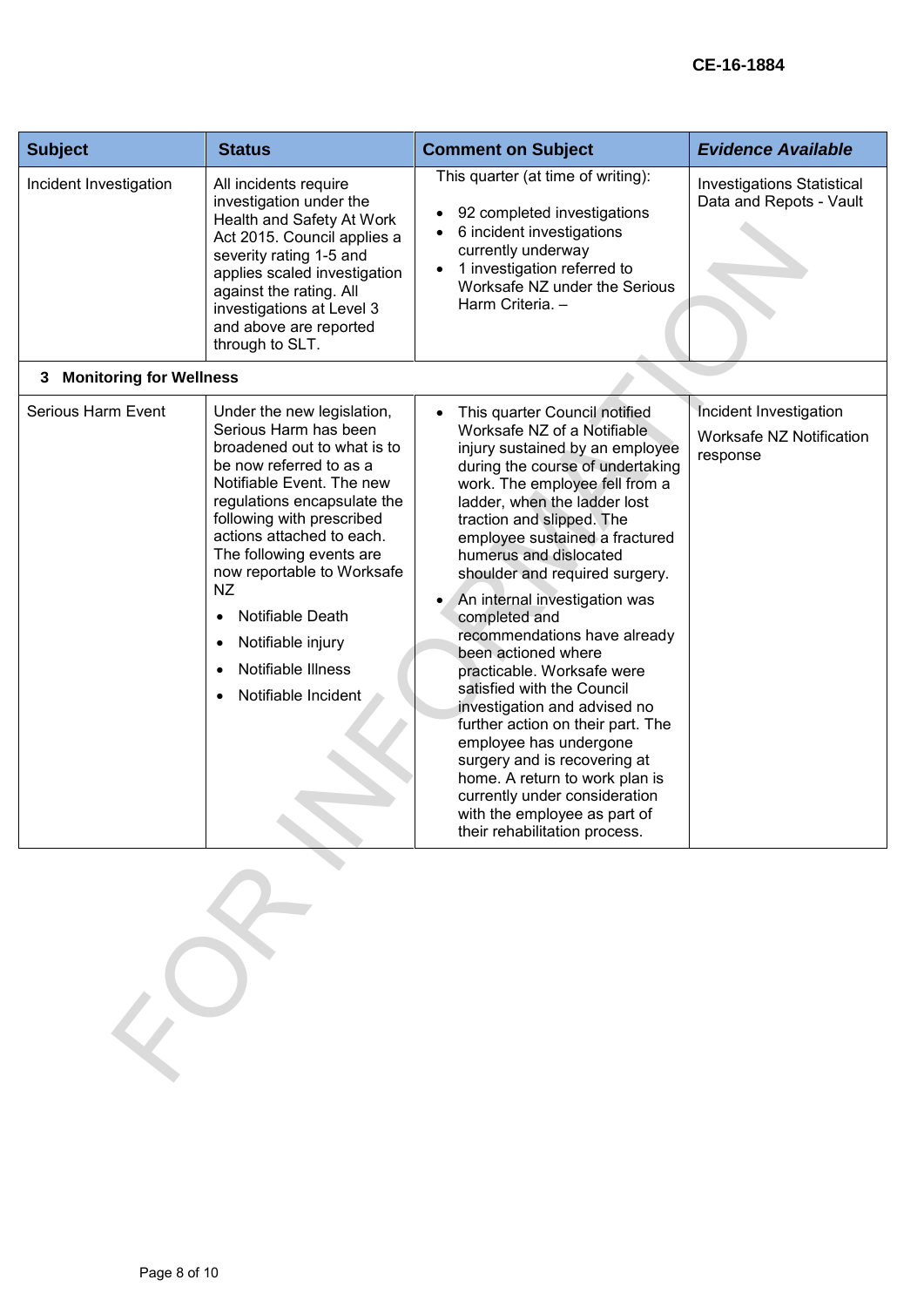| <b>Subject</b>            | <b>Status</b>                                                                                                                                                                                                                                                                                                                                                           | <b>Comment on Subject</b>                                                                                                                                                                                                                                                                                                                                                                                                                                                                                                                                  | <b>Evidence Available</b>               |
|---------------------------|-------------------------------------------------------------------------------------------------------------------------------------------------------------------------------------------------------------------------------------------------------------------------------------------------------------------------------------------------------------------------|------------------------------------------------------------------------------------------------------------------------------------------------------------------------------------------------------------------------------------------------------------------------------------------------------------------------------------------------------------------------------------------------------------------------------------------------------------------------------------------------------------------------------------------------------------|-----------------------------------------|
| <b>Health Initiatives</b> | Council continues to further<br>health initiatives for<br>employees. The new<br>legislation provides an<br>expectation that<br>organisation's will explore<br>further the "Health"<br>component of Health and<br>Safety and increase the<br>awareness of non-direct<br>health aspects that have an<br>impact on the employee's<br>ability to carry out their<br>duties. | This quarter Council undertook the<br>following health initiatives:<br>6 workstation Assessments<br>11 eye examinations<br>12 hours of EAP utilised by 6<br>employees<br>Gym contribution discontinued<br>$\bullet$<br>this quarter due to low usage.<br>Alternative options being<br>explored by the Health and<br><b>Safety Committee</b><br>Nil requirement for Hepatitis or<br>Tetanus vaccinations this<br>quarter<br>87 Influenza Vaccinations<br>scheduled for April<br>6 Pre-employment Drug and<br>Alcohol tests completed -<br>negative results. | Health recorded Data -<br>Vault         |
| Wellness                  | Trend analysis of wellness<br>leave continues in order to<br>identify areas of concern<br>and apply strategic<br>resolutions.                                                                                                                                                                                                                                           | Wellness leave for this quarter<br>identifies usage this quarter is<br>greater than the same quarter for<br>the 2015 year. However the Jan-<br>March 2016 quarter is lower than<br>the annual average for sick leave<br>entitlement; this trend is consistent<br>when compared against previous<br>years.<br>All other wellness data is remains<br>consistent with no outstanding<br>concerns noted.                                                                                                                                                       | <b>Health Leave Statistical</b><br>Data |
| <b>Review</b><br>4        |                                                                                                                                                                                                                                                                                                                                                                         |                                                                                                                                                                                                                                                                                                                                                                                                                                                                                                                                                            |                                         |
| Audits                    | Council undertakes regular<br>audits at all levels in order<br>to ensure compliance with<br>legislation. Audits are seen<br>as a valuable tool and are<br>reported to the Health and<br>Safety Committee and<br>Managers concerned.                                                                                                                                     | <b>Infrastructure Services</b><br>Operations areas undertake 2<br>site audits per month<br>Aquatics undertake 2 site audits<br>per month<br>Non Operational areas are<br>audited 1 x 3 monthly<br>SLT undertake one site audit<br>per quarter.                                                                                                                                                                                                                                                                                                             | Audit data                              |
|                           |                                                                                                                                                                                                                                                                                                                                                                         |                                                                                                                                                                                                                                                                                                                                                                                                                                                                                                                                                            |                                         |